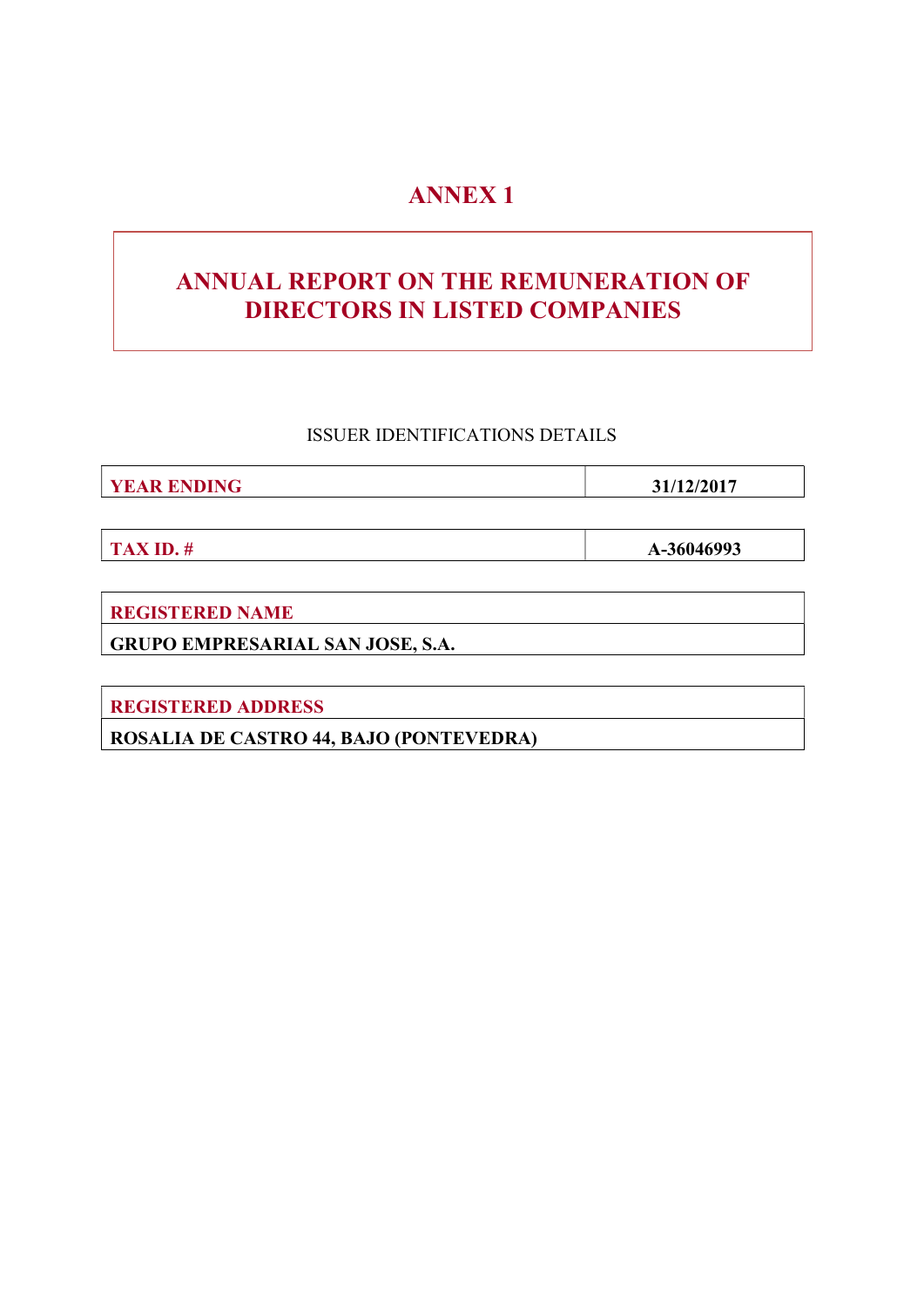## A THE COMPANY'S REMUNERATION POLICY FOR THE CURRENT

# **YEAR**

A.1 Explain the company's remuneration policy. In this section include information related to the following:

- The general principles and basis for the company's remuneration policy.

The most significant changes made to the remuneration policy compared with one applied in the previous financial year and the changes made in the year to the terms and conditions for exercising options already granted.

- The criteria and composition of comparable company groups whose remuneration policy has been examined to determine the company's remuneration policy.

The relative importance of the variable remuneration items compared with the fixed ones and the criteria applied to determine the different components of the directors' remuneration package (remuneration mix).

### Explain the remuneration policy

The AGM of GRUPO EMPRESARIAL SAN JOSÉ, S.A., held on 23 June, 2016, at proposal of the appointments remuneration and good governance committee, unanimously agreed to approve the remuneration policy for Directors for years 2016, 2017 and 2018. The AGM of GRUPO EMPRESARIAL SAN JOSÉ, S.A., held on 22 June, 2017 passed on an amendment to said policy for non-executive directors as members of the executive commission or the international executive committee. Likewise, it passed a text on the remuneration of Directors for years 2016, 2017 and 2018.

This document includes the different elements of the remuneration policy of the Company's directors, as well as the main conditions that must be observed in the contracts of executive directors and of those who develop senior management functions.

The Policy pursues an adequate remuneration for directors in accordance with the dedication and responsibility assumed, related to the type of director and pursuant to what is satisfied in the market in comparable companies at national and international level, taking into consideration the long-term interest of all the shareholders.

The remuneration provided for in the aforementioned document is reasonably proportionate to the importance of the Company, its economic situation and market standards. In addition, the remuneration system is aimed at promoting profitability and long-term sustainability of the Company.

In particular, with regard to executive directors, the basic criterion is to offer remuneration systems that attract, retain and motivate professionals in order to facilitate the Company's ability to meet its strategic objectives, consequently, this policy pursues, in relation to executive directors:

a) To ensure that the remuneration, in terms of its structure and overall amount, complies with best practices and is competitive with respect to that which is satisfied in comparable companies, considering the situation of the territories where the Company carries out its activity.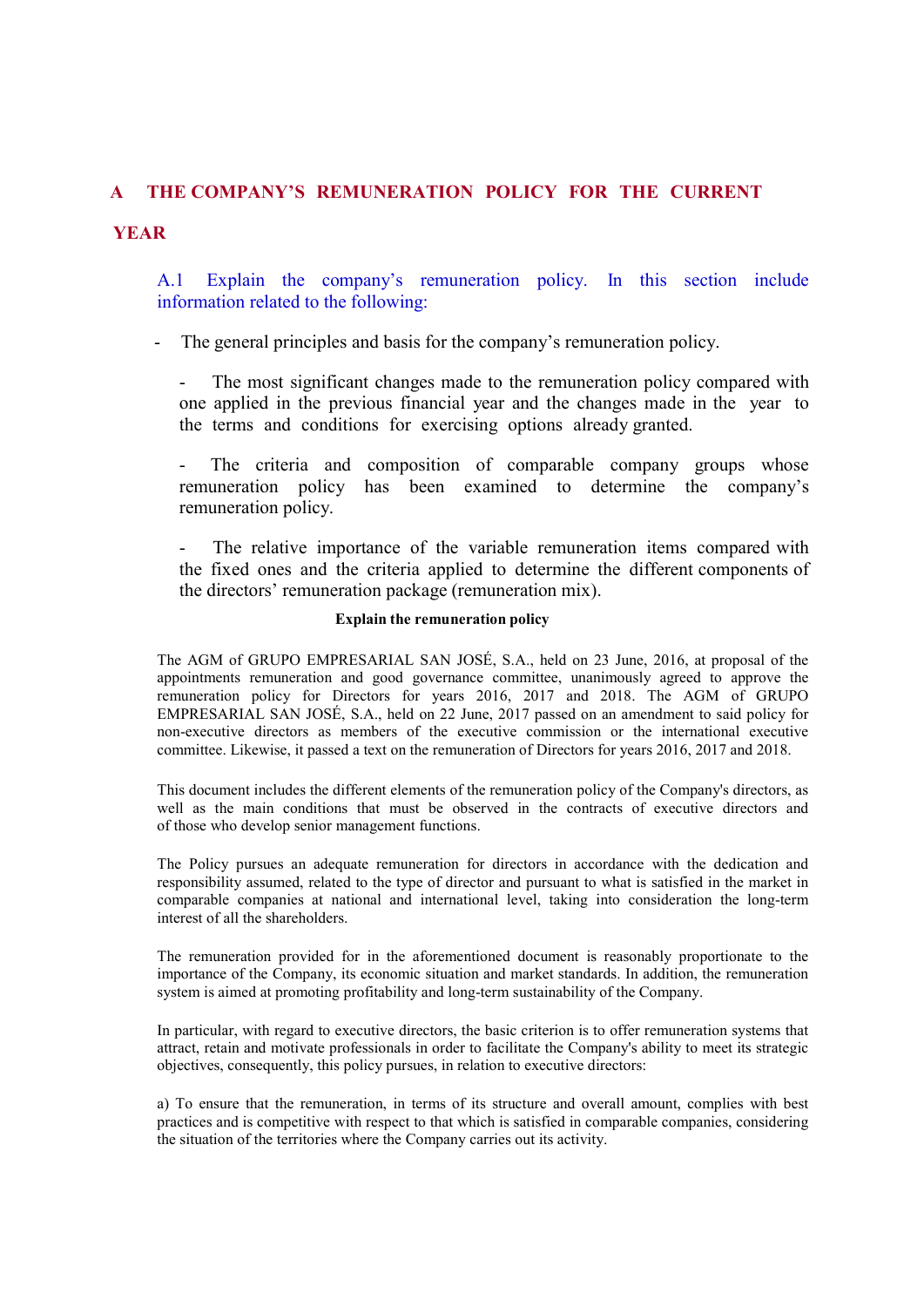b) To include, if relevant, a significant annual variable component linked to individual performance and achievement of predetermined objectives and aligned with the social interest and the strategic objectives of the Company.

c) To promote the achievement of strategic objectives of the Company through the incorporation of incentives to medium and long term, reinforcing the continuity in the competitive development of the Group, its administrators and its management team, promoting an effect of motivation and loyalty of the best qualified professionals.

Likewise, the remuneration of external directors is what is necessary to attract and retain the directors of the desired profile by rewarding their dedication, qualification and responsibility required by the position, without compromising their independence. Notwithstanding the aforementioned, this policy foresees to adapt appropriately to the economic situation and to the international context in which the operations of the Company are framed.

The board, at the proposal of the committee, is the competent body to determine, within the limit set by the board of shareholders, and in a manner consistent with this policy, the exact amount to be paid in each year to each Director of the Company, with the exception of remuneration consisting of the delivery of shares or option rights on the same or of the remuneration rights linked to their value, whose application must be approved by the AGM in accordance with the provisions of the Capital Companies Act and the corporate bylaws.

In accordance with article 25.3 of the bylaws, the AGM fixed the maximum amount of the annual remuneration that the Company will allocate to all of its directors in their capacity as such, in a million euros ( $\epsilon$  1,000,000); Within that limit, its distribution among the different directors corresponds to the board.

In accordance with the provisions of the bylaws, the aforementioned remuneration is compatible and independent of that provided for executive directors, which is not subject to the previous quantitative limit.

The remuneration that corresponds to the directors due to their status as such may include, within the legal framework and statutory, the following concepts:

- a) Annual fixed allocation
- b) Assistance allowances
- c) Statutory services and risk coverage

Likewise, the remuneration attributed to each director will be determined in consideration of the functions and responsibilities attributed to each director, their membership in the different committees and the other objective circumstances that consider relevant.

The remuneration of each executive director of Grupo Empresarial San José for the performance of executive functions in the Company (different, therefore, to the functions linked to their status as members of the Council) is structured as follows:

- a) Annual fixed remuneration
- b) Variable remuneration
- i) Annual variable remuneration
- ii) Variable remuneration in the medium and long term
- c) Assistance or coverage of risk
- d) Compensation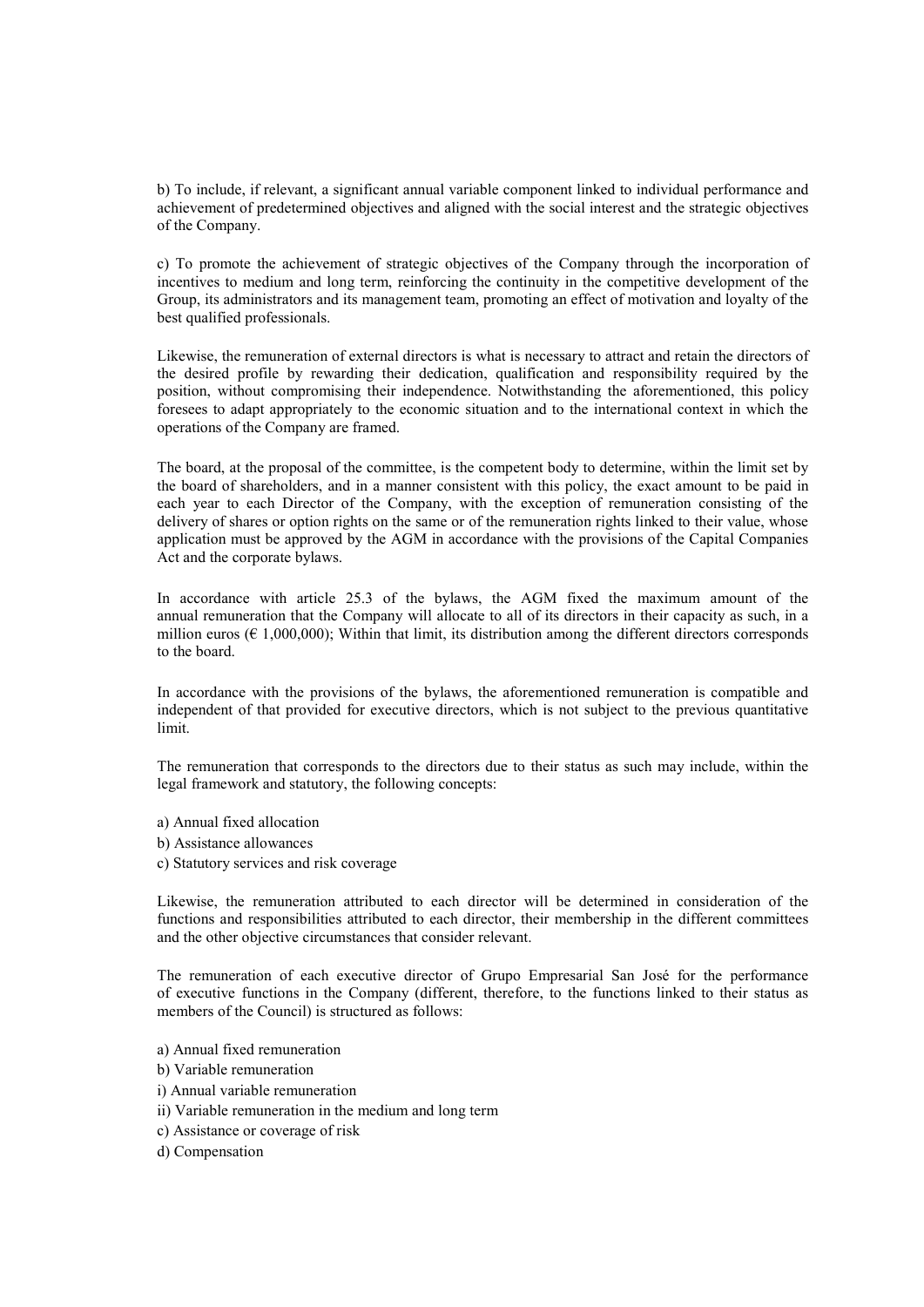A.2 Information about the preparatory work and decision-making process used to determine the remuneration policy and the role played, if any, by the Remuneration Committee and other control bodies in structuring the remuneration policy. This information must include, if any, the mandate and composition of the Remuneration Committee and the identifying details of the external advisors whose services have been used to define the remuneration policy. Similarly, the position of the directors must be expressed that, if any, have taken part in defining the remuneration policy.

#### Explain the process for determining the remuneration policy

In accordance with the Capital Companies Act and the Remuneration Policy approved by the AGM, it will be the Board of Directors, on the proposal of the Appointment and Remuneration Committee, which adopts the agreements related to the remuneration policy, in accordance with the provisions of the bylaws and with the prudential criterion that is customary in the company, subject to the limits established by the AGM.

Article 18 of the Regulations of the Board of Directors establishes that the Appointment, Remuneration and Good Governance Committee will propose to the Board of Directors the remuneration policy for directors and general managers or those who perform senior management functions under direct dependence of the board, executive committees or CEOs, as well as the individual remuneration and other contractual conditions of the executive directors, ensuring their observance.

The Appointments and Remuneration Committee is made up of: President: Mr. Ramón Barral Andrade, Independent. Vocal: Mr. Roberto Álvarez Álvarez, Independent. Member: Mr. José Manuel Otero Novas, Independent Member: Mr. Enrique Martín Rey, Proprietary

No external advisors have taken part in the elaboration of the remuneration policy.

A.3 Specify the amount and the nature of the fixed components, with a break-down, if needed, of the remuneration for performing senior management duties by the executive directors, the additional remuneration for the chairperson or members of the Board of Directors or any of its committees, the expenses incurred for attending the board and its committees' meetings or any other fixed remuneration paid to the directors, along with an estimate of the annual fixed remuneration resulting therefrom. Identify other benefits that are not paid in cash and the main parameters applied in order to grant them.

#### Explain the fixed components of the remuneration

The remuneration that corresponds to the directors due to their condition includes the following concepts:

a) Annual fixed allocation

Directors may receive a fixed annual amount adequate to market standards, in consideration of the functions and responsibilities attributed to each director, the membership of board committees and other objective circumstances that the board of directors considers relevant.

#### b) Assistance allowances

Directors may receive certain attendance fees, either for attending the meetings of the board or meetings of the committees which they belong to.

c) Statutory services and risk coverage. The Company will pay the amount of the premiums corresponding to the civil liability insurance policy for directors and managers.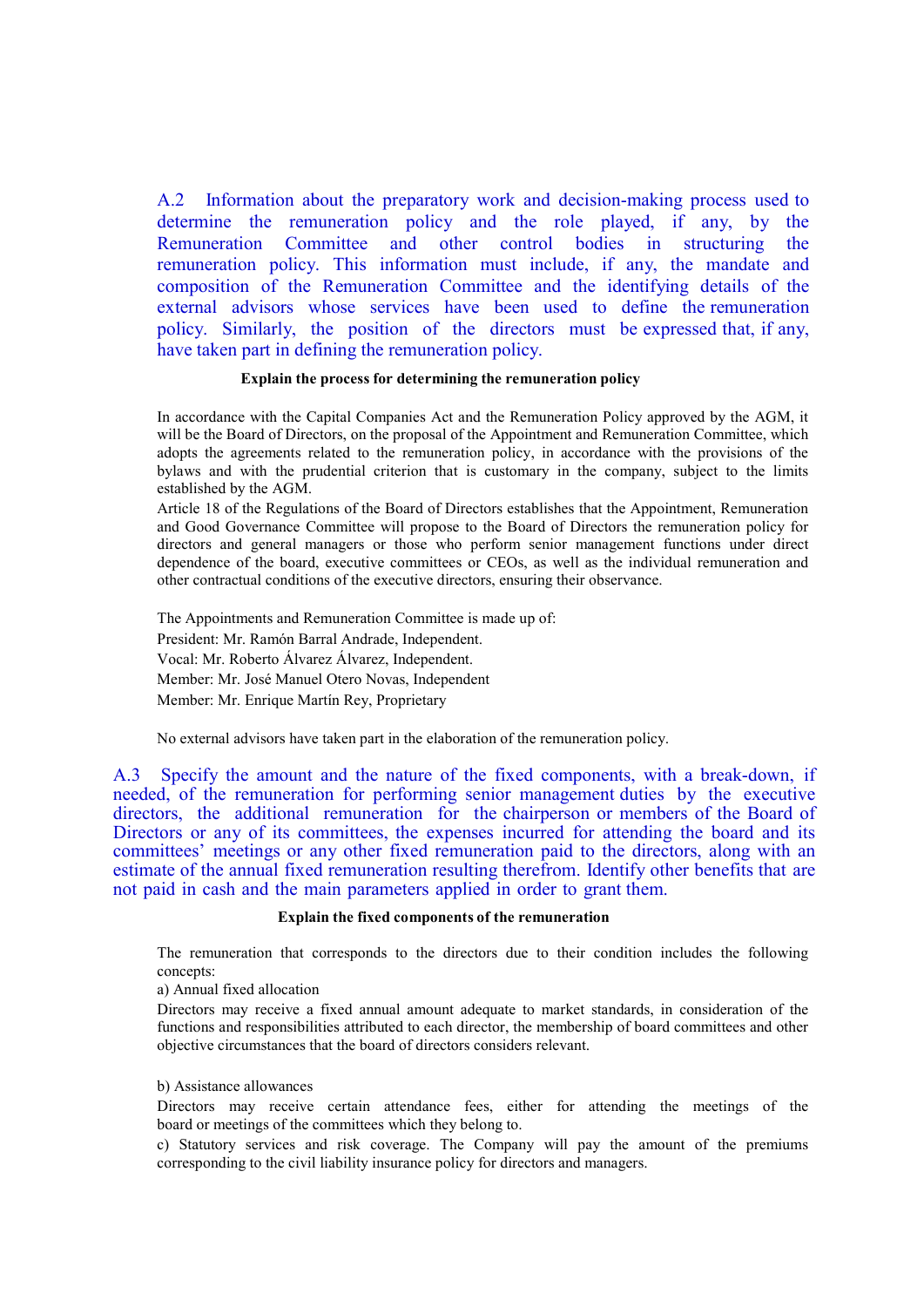The remuneration during 2017 was as follows: Executive directors:  $\in$  81,000 Independent Directors: € 229,500 Proprietary directors: € 12,500 External Directors: € 6,000

On the other hand, directors for the performance of their executive functions, different from those of their own director status, amounted to  $\epsilon$  1,051,350.

# A.4 Explain the amount, the nature and main variable components included in the remuneration systems.

In particular:

- Identify each of the remuneration plans in which the directors are beneficiaries, their scope, date of approval, date of implementation, valid term and their main features. In the case of stock option plans and other financial instruments, the general features of the plan must include information about the terms and conditions for exercising such options or financial instruments for each plan.

- Specify any remuneration paid for profit sharing or bonuses and the reasons for which they are granted.

- Explain the main parameters and basis for any annual bonus system.

- The kinds of directors (executive directors, external proprietary directors, external independent directors or other external directors) who are beneficiaries of the remuneration systems or plans that include variable remuneration.

- The basis for such variable remuneration systems or plans, the assessment criteria chosen for being benefiting from them, along with the components and assessment methods to determine whether or not such assessment criteria have been met and an estimate of the absolute amount of the variable remuneration resulting from the remuneration plan in force, depending on the hypothesis or targets used as reference being achieved.

- If any, information must be provided about the terms for deferral or delays in payment that have been determined and or the periods for withholding stock or other financial instruments, if any.

Previous report of the Appointment and Remuneration and Good Governance Committee, the board of directors agrees each year a variable remuneration for directors, according to the indicators or reference parameters established in the company's remuneration policy.

The indicators or reference parameters established in the remuneration policy in force for the year 2017 for the Variable compensation are the following:

1. Annual variable remuneration. A part of the remuneration of executive directors may be variable, in order to enhance their commitment to the Company and encourage the best performance of functions. A part of such variable remuneration will be discretionary fixed and another will be linked to specific financial economic and operational objective indicators, namely: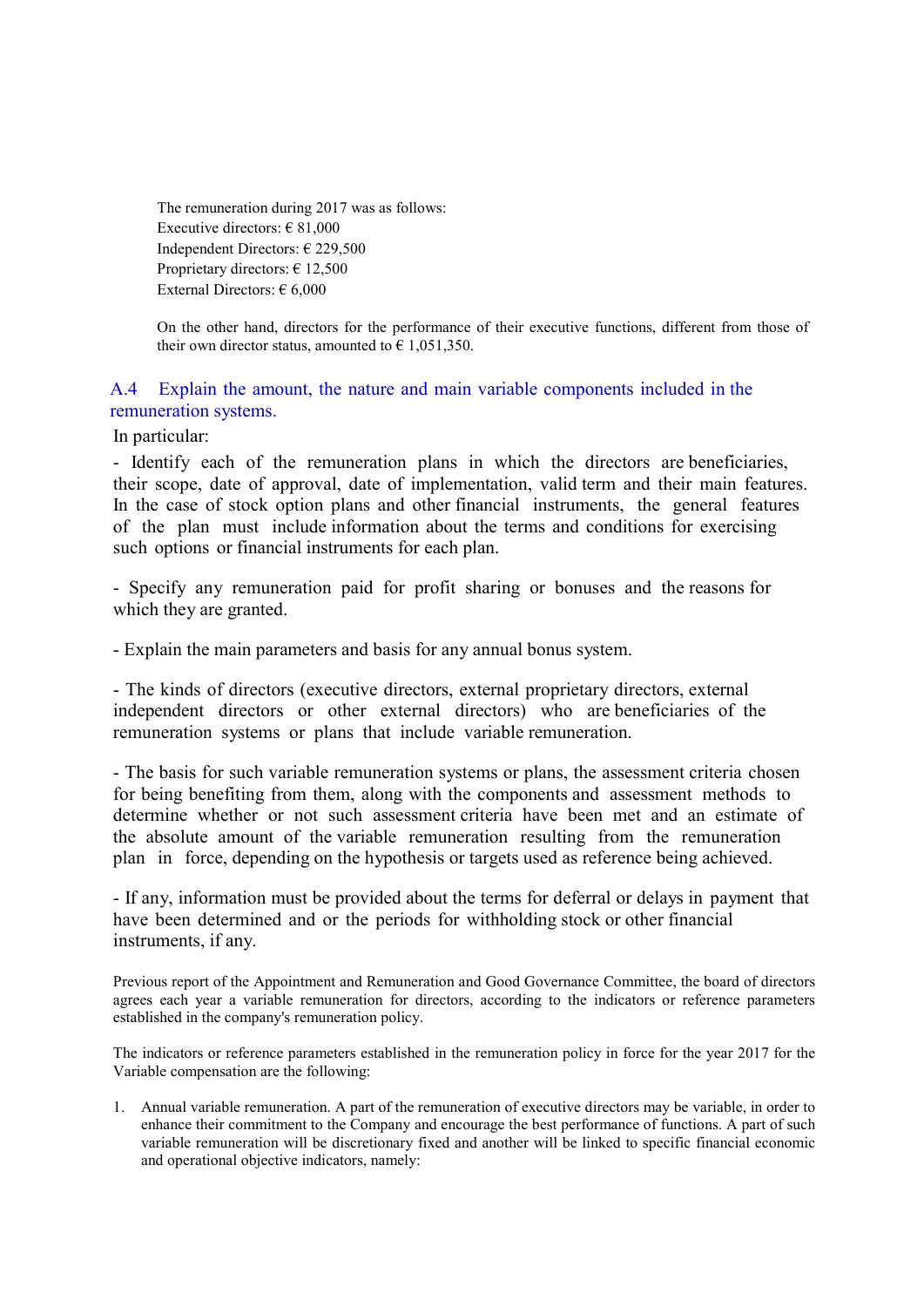• By membership of the executive committee: up to a maximum of 1% of the EBITDA of the Company.

• By membership of the international executive committee: up to a maximum of 1.5% of the international turnover of the Company.

2. Variable remuneration in the medium and long term. The Company contemplates the possibility of also establishing the implementation of incentive programmes linked to the achievement of strategic objectives in the medium and long term with the purpose of promoting the retention and motivation of the executive directors and the alignment of their performance with the maximisation of the value of Grupo Empresarial San José in a sustained manner over time.

These systems may include deliveries of shares of the Company, options on such shares or remuneration rights linked to the value of these, when so agreed by the general meeting of shareholders at the proposal of the Board, previous report of the Commission.

The medium and long-term remuneration plans will have an indicative time horizon of 3 years.

Likewise, it will be possible to establish extraordinary remunerations based on concrete circumstances, aligned with the social interest, whose temporal horizon is superior to a year.

3. The variable remuneration of directors forming part of the executive commission or the international executive committee.

Remuneration for directors forming part of the executive commission or the international executive committee may include the following:

- for being members of the executive commission: up to 1% of EBITDA
- for being members of the international executive committee: up to 1.5% of the international turnover.

The annual report on the remuneration of the directors corresponding to the previous year is submitted to vote at the AGM.

For year 2018 the indicators or reference parameters and the procedure for the determination of the the variable remuneration will be equivalent to that of 2017. Since the financial statements have not yet been formulated, neither the audit report has been issued, the board has not yet taken any decision on variable remunerations up to date.

A.5 Explain the main features of the long-term savings systems, including retirement and any other pension benefits partially or fully financed by the company, whether provided internally or externally, with an estimate of their amount or equivalent annual cost, specifying the kind of plan, whether it is defined contribution or benefits, the conditions for consolidation of the economic rights in favor of the directors and their compatibility with any kind of severance pay for early dismissal or termination of the contractual relationship between the company and the director.

Moreover, specify the contributions in favour of the director to defined contribution pension plans; or the increase in the director's consolidated rights, when they involve contributions to plans with defined benefits.

## Explain long-term saving systems

The group does not make contributions to pension plans, individual and defined contribution systems, for executive directors, with coverage for contingencies such as retirement, disability, death and severe dependence.

The company does not have any amount recorded or accumulated for pension, retirement or similar benefits.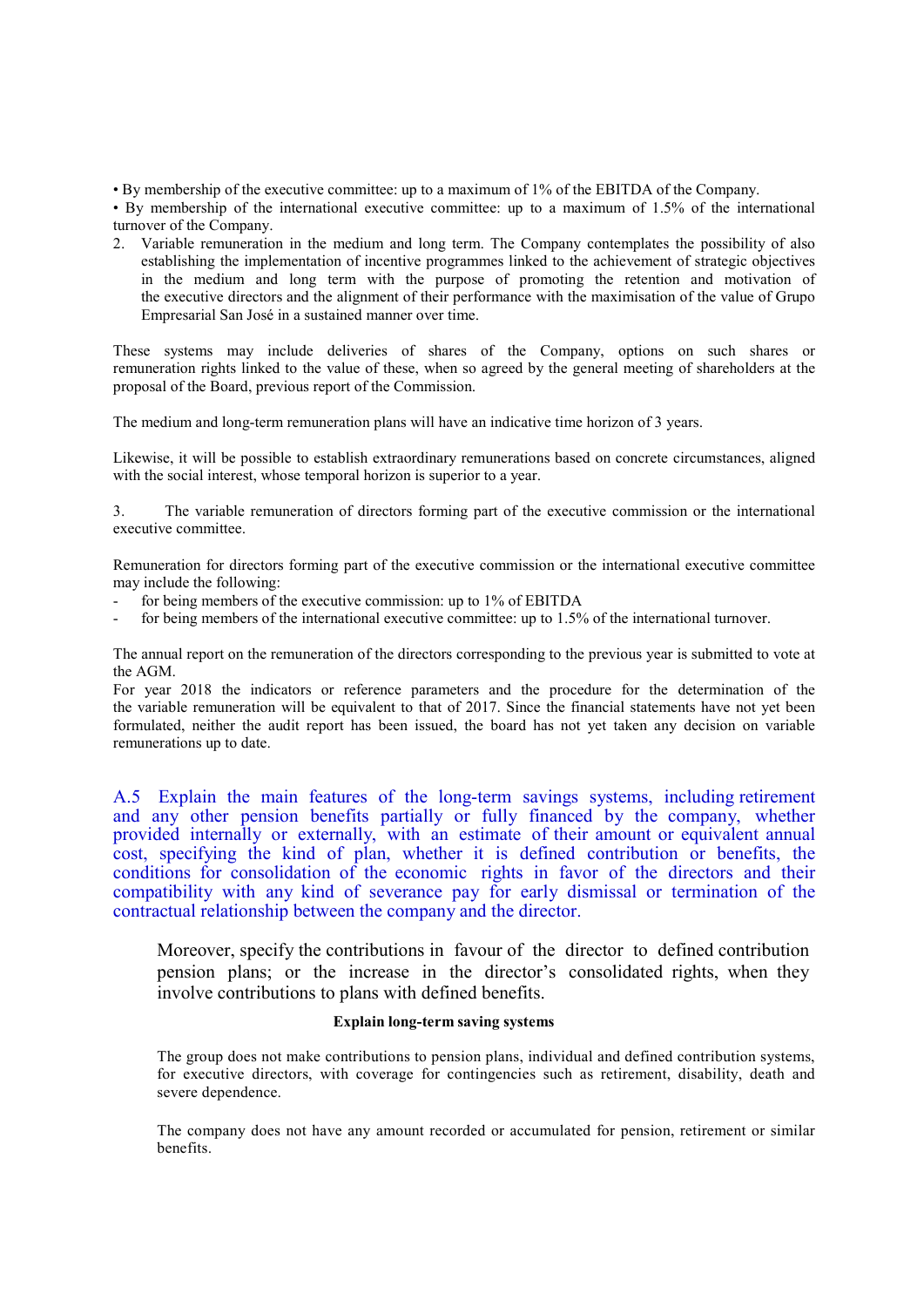## A.6 Specify any remuneration agreed or paid in the case of dismissal of a director from his/her post.

#### Explain the remuneration

There are no indemnity or protection clauses in the event of termination of the functions of the directors in their condition as such.

A.7 Specify the conditions that must be observed in the contracts of those performing senior management duties, such as executive directors. Among others, information must be provided about the terms, the limits in the amounts of severance pay, permanence clauses, prior notice terms, and payment as replacement of the aforementioned prior notice, and any other clauses related to recruitment bonuses and severance pay or golden parachute clauses due to early dismissal or termination of the contractual relationship between the company and executive director. Include, inter alia, any non-competition, exclusivity, permanence or post-contractual loyalty and non-competition clauses or agreements.

#### Explain the terms and conditions of the executive directors' contracts

The contracts of executive directors will be in force as long as they continue to be directors executives of the Company.

In the cases of termination provided for in the contract, the executive director will be entitled to receive a compensation for termination, except in the event that such termination is due to a serious breach of any of the obligations of the executive director, in which case the executive director will not be entitled to receive any compensation for the termination of the contract.

The compensation for termination includes:

(i) Three annual payments of the annual fixed remuneration of the executive director at the time of termination and the last annual variable remuneration received by the executive director, if the sum of these two amounts is less than 750,000 euros.

(ii) Two and a half years of the annual fixed remuneration of the executive director at the time of the termination and the last annual variable remuneration received by the executive director, if the sum of these two amounts is greater than 750,000 euros but less than 1,100,000 euros.

(iii) Two annuities of the fixed annual remuneration of the executive director at the time of termination and the last annual variable remuneration received by the executive director, if the sum of these two amounts is greater than 1,100,000 euros.

The executive director may terminate the contract unilaterally and by his own will, bringing it to the attention of the Company in writing at least three months in advance. In case of non-compliance with the notice obligation, the executive director must indemnify the Company with an amount equivalent to the fixed remuneration applicable in the moment of termination of the contract corresponding to the unfulfilled period of notice. During the period of notice, the Company may exempt the executive director from the performance of his duties, although he will continue to pay the corresponding remuneration.

The termination of the contract due to the unilateral withdrawal of the executive director will imply, automatically and with effects of the same date on which the contract is terminated, his resignation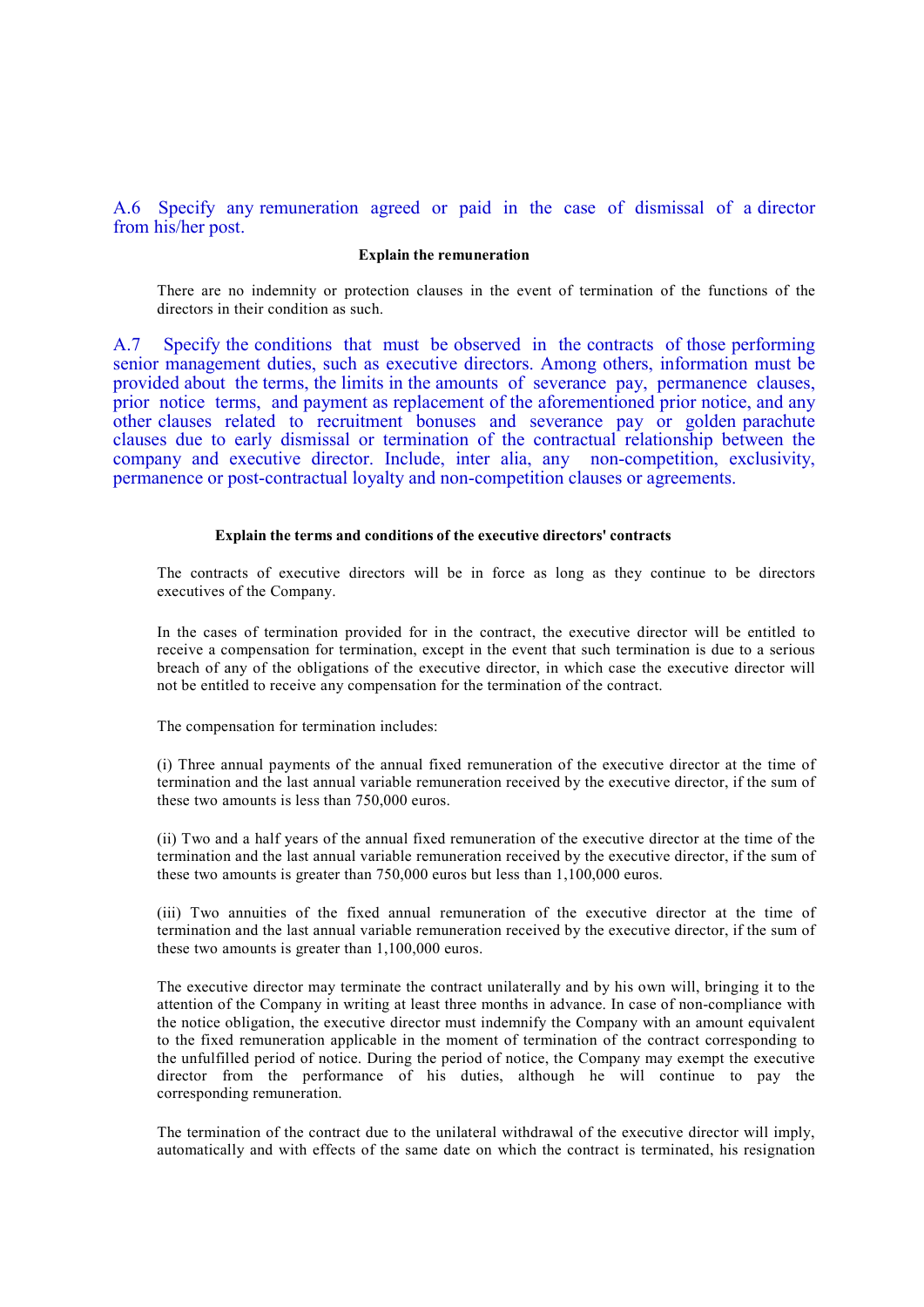from the position of director, and the revocation of as many faculties had delegated in his favor by the board of directors, as well as all the powers granted to him by the company.

During the term of the contract and unless there was express and written consent of the company, the executive director shall provide its services exclusively for the Company and the companies of its group. The executive director may not provide any kind of services, directly or indirectly, under any kind of legal relationship, for third parties, or for their own account, even when the activities they carry out are not concurrent with those of the company or those of the group, and all professional activity shall be dedicated to the company and the companies of the group.

The provision of services or the performance of any other activity that results, for any reason, relevant or require any temporary dedication by the executive director will require the prior authorisation of the board of directors.

The executive director undertakes to use the information of the company solely and exclusively for the purpose of complying with the functions entrusted in the contract. In addition, the executive director undertakes to conserve and treat as confidential information and, in particular, not to disclose it to any third party or employee of the company without the prior consent of the company, except in the exercise of the functions entrusted in the contract or by legal imperative, and not to reproduce it, transform it or, in general, use it in a different way other than what is necessary for the exercise of the professional functions. The executive director undertakes to return immediately to the company, upon request of this during the term of the contract and, in any case, and without need of a request, upon its extinction, any kind of confidential information that has been disclosed to or has been created by the executive director.

## A.8 Explain any supplementary remuneration earned by the directors as consideration for the services they render other than those related to their posts.

## Explain supplementary remuneration

Directors have not received any significant remuneration for services rendered other than those inherent in office.

The three executive directors have also received no supplementary remuneration other than that provided for in their respective contracts for the provision of services as indicated in sections C and D.1.A.

A.9 Specify any remuneration paid as advances, credits and guarantees granted, stating the interest rate, their essential features and the amounts possibly reimbursed, as well as the commitments undertaken on behalf of each one as a guarantee.

## Explain the advances, credits and guarantees granted

The company has not granted advances, credits or guarantees to the members of the board of directors.

## A.10 Explain the main features of the remuneration in kind.

#### Explain the remuneration in kind

Directors of the company have not earned any remuneration for this concept. Executive directors enjoy small compensations consisting of health insurance.

A.11 Specify the remuneration received by the director by virtue of the payments made by the listed company to a third company where the director renders his services, when the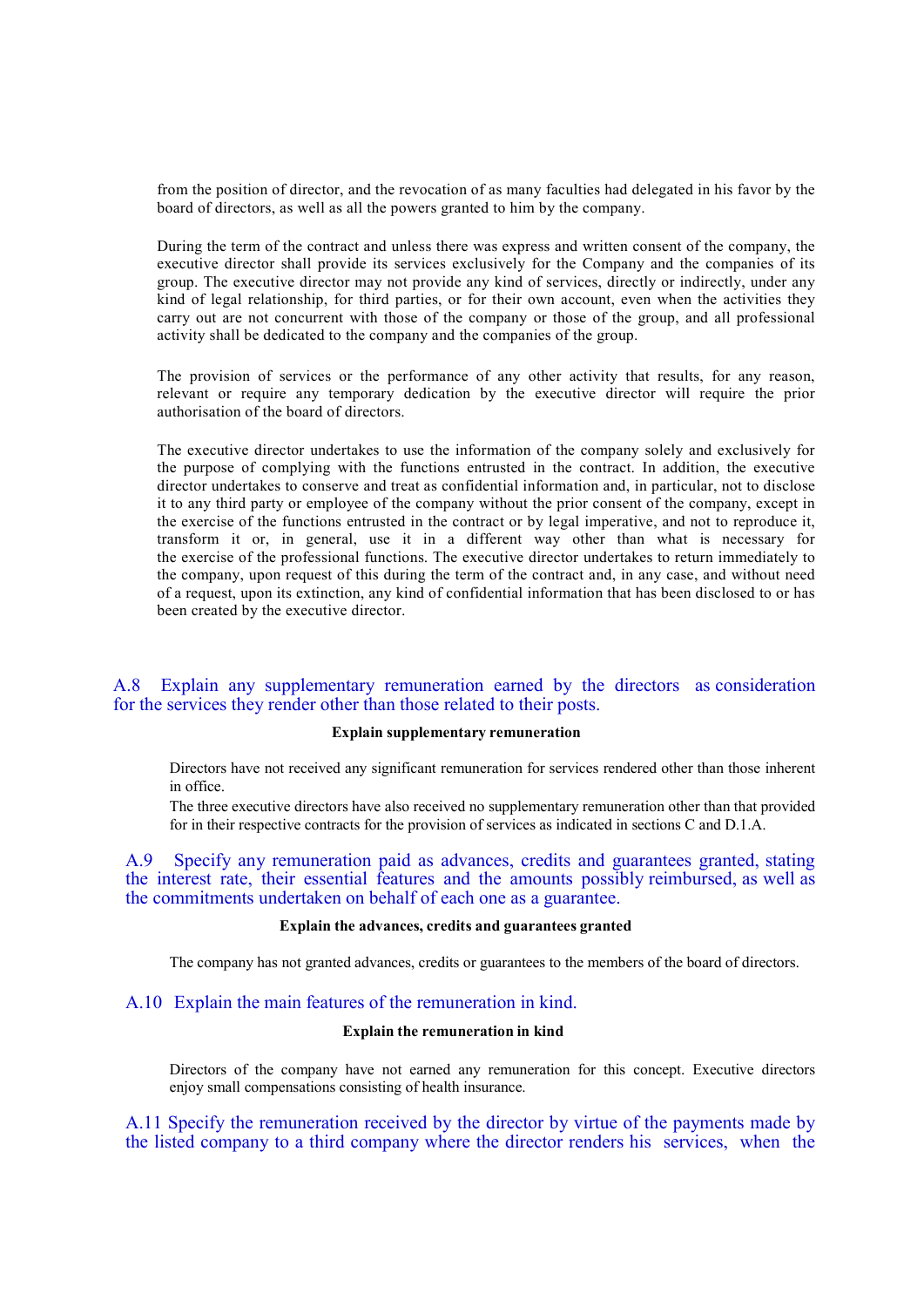purpose of such payments is to remunerate the services rendered thereby in such company.

Explain the remuneration received by the director by virtue of the payments made by the listed company to a third company where the director renders his services

Directors of the company have not earned any remuneration for this concept.

A.12 Any other remuneration item different to the previous ones, whatever its nature may be or the company in the group that pays it, in particular when it is considered a related transaction or the granting thereof distorts the true image of all the remuneration payable to the director.

#### Explain the other remuneration items

There are no other remuneration items.

A.13 Explain the measures the company has adopted related to the remuneration system to reduce excessive risks of exposure and to adapt it to the company's long-term values and interests, which must include, if any, a reference to the following: the measures planned to guarantee that the remuneration policy takes into account the company's longterm profits, measures that determine a suitable balance between the fixed and variable components included in the remuneration, measures adopted related to the jobs of staff whose work has a significant impact on the company's risk profile, reimbursement formulae or clauses to be able to claim the refund of the variable components included in the remuneration based on the profits and losses, when such components have been paid taking into account data that have been clearly proven inaccurate afterwards and the measures applied to avoid conflicts of interests, if any.

#### Explain the actions adopted to reduce risks

The remuneration system of the members of the board of directors as of the date does not foresee the payment of any variable remuneration, so there is no need on the part of the company to take any action to reduce the exposure to excessive risks.

The variable remuneration of the executive directors is established based on the overall performance of the company.

To the extent that the variable remuneration is determined and paid according to the results determined once the year has ended and after the issuance of the audit report, the company has not considered it necessary to implement formulas or clauses of recovery to be able to claim the return of the variable components of the remuneration.

# B THE COMPANY'S REMUNERATION POLICY ESTABLISHED FOR FUTURE YEARS

Repealed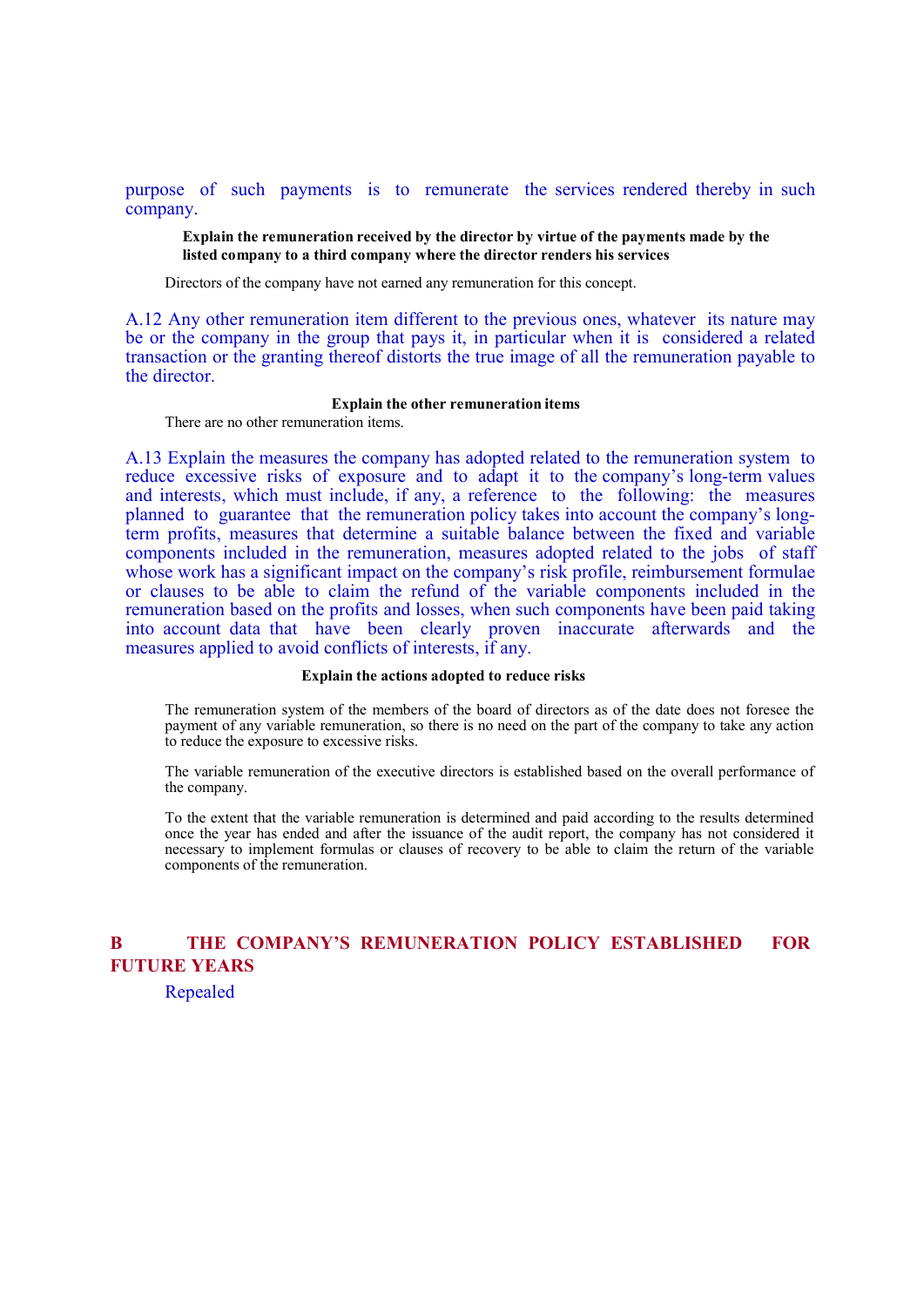# C OVERALL SUMMARY OF HOW THE REMUNERATION POLICY WAS APPLIED IN THE FINANCIAL YEAR JUST ENDED

C.1 Explain, in a nutshell, the main characteristics of the structure and remuneration items of the remuneration policy applied during the financial year just ended, giving rise to the individual remuneration earned by each of the directors as itemised in Section D of this report, along with a summary of the decisions taken by the board for the application of such items.

## Explain the structure and remuneration items of the remuneration policy applied during the year

The remuneration of the directors in the condition of such consist of:

Annual fixed allocation: directors will receive a per diem for attending each of the meetings of the board of directors amounting to EUR 2,000, EUR 3,000 for each meeting of the executive committee, EUR 1,500 for each meeting of the audit committee and the appointment, remuneration and good governance committee and EUR 3,000 for each meeting of the international executive committee.

Statutory services and risk coverage. The Company pays the amount of the premiums corresponding to the civil liability insurance policy for directors.

Remuneration of non-executive directors for being members of the executive commission or the international executive committee may include, within the legal framework, the following:

An annual variable remuneration, with a maximum amount up to:

- for being members of the executive commission: up to 1% of EBITDA
- for being members of the international executive committee: up to 1.5% of the international turnover.

Per diems have amounted to: EUR 191,000 Other remunerations paid have amounted to: EUR 138,000 Remunerations paid for belonging to other board have amounted to: EUR 126,000

Fixed remuneration paid to directors has amounted to  $\epsilon$  1,051,350. Assistance per diems for attending meetings of commissions or committees are not includes therein. Variable remuneration of executive directors has amounted to  $\epsilon$  1.275,000.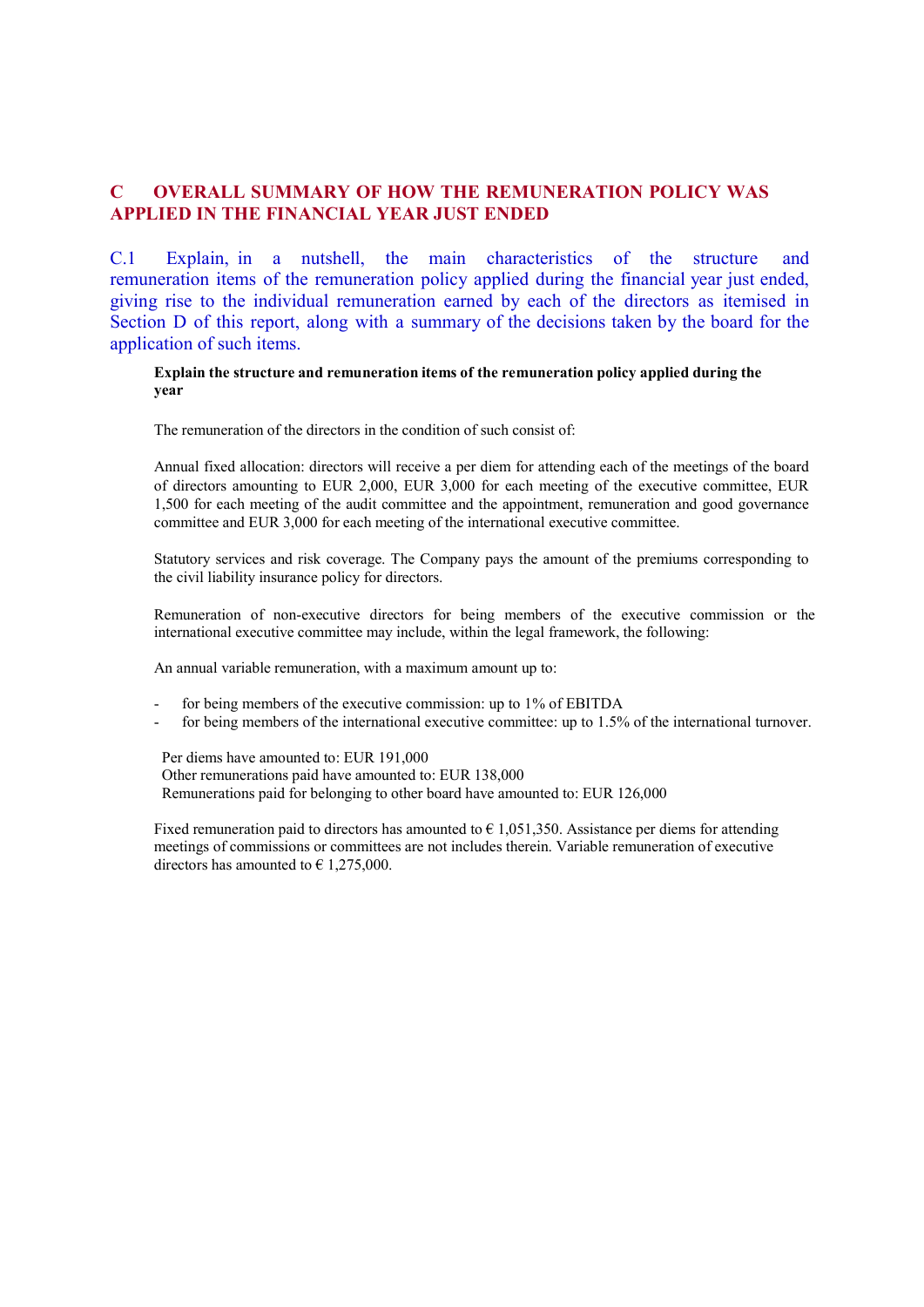# D INDEMNISATION OF INDIVIDUAL REMUNERATION EARNED BY EACH DIRECTOR.

| DEMNISATION OF INDIVIDUAL REMUNERATION EARNED BY EACH DIRECTOR. |                 |              |           |              |              |                         |           |                        |          |                   |
|-----------------------------------------------------------------|-----------------|--------------|-----------|--------------|--------------|-------------------------|-----------|------------------------|----------|-------------------|
|                                                                 |                 |              |           |              |              |                         |           |                        |          |                   |
|                                                                 |                 |              |           |              |              |                         |           |                        |          |                   |
|                                                                 |                 |              |           |              |              |                         |           |                        |          |                   |
|                                                                 |                 |              |           | Short-term   | Long-term    | <b>Remuneration for</b> |           |                        |          |                   |
|                                                                 |                 |              |           |              | variable     | belongong to Board      |           |                        |          |                   |
|                                                                 |                 | Fixed        | Per diems | viariable    |              |                         |           |                        |          |                   |
|                                                                 | <b>Salaries</b> | remuneration |           | remuneration | remuneration | <b>Committees</b>       | Severance | Other items Total 2016 |          | <b>Total 2017</b> |
|                                                                 | 500,000         |              | 10,000    | 1,000,000    |              | 18,000                  |           |                        | 1,528.00 | 1,528.00          |
| Name<br>JACINTO REY GONZALEZ<br>JACINTO REY LAREDO              | 350,000         |              | 10,000    | 200,000      |              | 18,000                  |           |                        | 578,000  | 511,174           |
| JOSE MANUEL OTERO NOVAS                                         |                 | $\Omega$     | 8,000     |              |              | 15,000                  |           |                        | 23,000   | 27,500            |
| NASSER HOMAID SALEM ALI ALDAREI                                 |                 | $\Omega$     | $\Omega$  | $\Omega$     |              | 6,000                   |           |                        | 6,000    | 11,000            |
| RAMON BARRAL ANDRADE                                            |                 | $\Omega$     | 10,000    | $\Omega$     |              | 13,500                  |           |                        | 23,500   | 23,500            |
| ROBERTO ALVAREZ ALVAREZ                                         |                 |              |           | O            |              |                         |           | 48,000                 | 48,000   | 48,000            |
| <b>SUNIL KANORIA</b>                                            |                 | $\cap$       | $\Omega$  |              |              | 3,000                   |           |                        | 3,000    | 5,000             |
| <b>JAVIER REY LAREDO</b>                                        | 201,350         | $\Omega$     | 10,000    | 75,000       |              | 15,000                  |           |                        | 301,350  | 256,369           |
| ALTINA DE FATIMA SEBASTIAN GONZALEZ                             |                 | $\Omega$     | 30,000    |              |              | 9,000                   |           |                        | 39,000   | 17,500            |
| <b>GUILLERMO NIELSEN</b><br><b>ENRIQUE MARTIN REY</b>           |                 | $\Omega$     |           | $\Omega$     |              | 3,000                   |           | 90,000                 | 93,000   | 8,000             |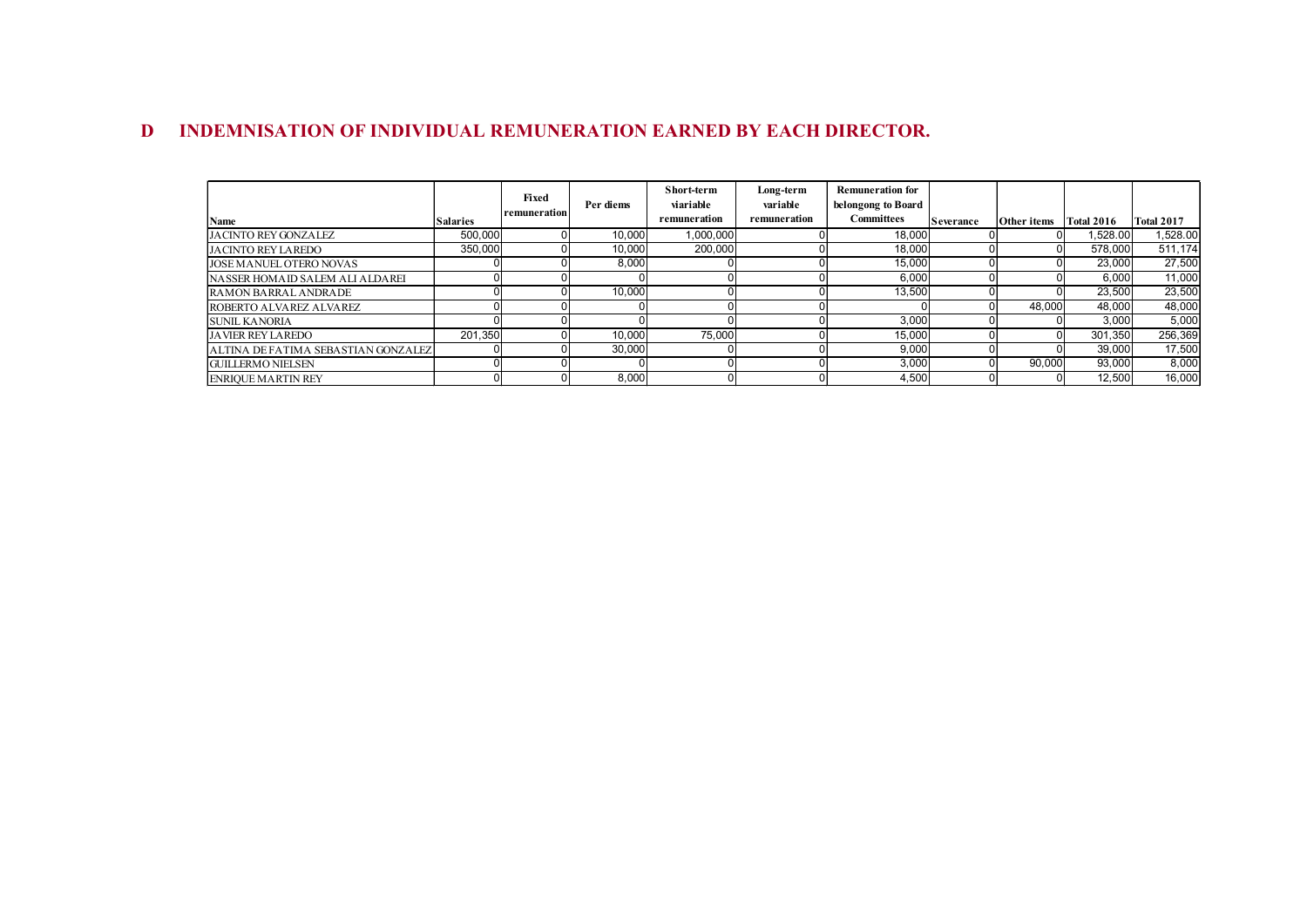D.1 Complete the following tables on each director's individual remuneration (including remuneration for the performance of executive functions) earned during the financial year.

- a) Remuneration earned at the company that is the subject of this report:
	- i) Remuneration in cash (amounts in  $\epsilon$  thousand)

| mplete the following tables on each director's individual remuneration (including remuneration for the performance |                 |              |           |              |              |                         |                  |             |                   |                   |
|--------------------------------------------------------------------------------------------------------------------|-----------------|--------------|-----------|--------------|--------------|-------------------------|------------------|-------------|-------------------|-------------------|
| executive functions) earned during the financial year.                                                             |                 |              |           |              |              |                         |                  |             |                   |                   |
|                                                                                                                    |                 |              |           |              |              |                         |                  |             |                   |                   |
| Remuneration earned at the company that is the subject of this report:<br>a)                                       |                 |              |           |              |              |                         |                  |             |                   |                   |
|                                                                                                                    |                 |              |           |              |              |                         |                  |             |                   |                   |
|                                                                                                                    |                 |              |           |              |              |                         |                  |             |                   |                   |
| Remuneration in cash (amounts in $\epsilon$ thousand)<br>i)                                                        |                 |              |           |              |              |                         |                  |             |                   |                   |
|                                                                                                                    |                 |              |           |              |              |                         |                  |             |                   |                   |
|                                                                                                                    |                 |              |           |              |              |                         |                  |             |                   |                   |
|                                                                                                                    |                 |              |           |              |              |                         |                  |             |                   |                   |
|                                                                                                                    |                 |              |           |              |              |                         |                  |             |                   |                   |
|                                                                                                                    |                 |              |           | Short-term   | Long-term    | <b>Remuneration for</b> |                  |             |                   |                   |
|                                                                                                                    |                 | Fixed        | Per diems | viariable    | variable     | belongong to Board      |                  |             |                   |                   |
|                                                                                                                    | <b>Salaries</b> | remuneration |           | remuneration | remuneration | <b>Committees</b>       | <b>Severance</b> | Other items | <b>Total 2016</b> | <b>Total 2017</b> |
|                                                                                                                    | 96,000          |              | 12,000    |              |              | 108,000                 |                  |             | 108,000.00        | 0.00              |
| Name<br><b>JACINTO REY GONZALEZ</b><br><b>JACINTO REY LAREDO</b>                                                   |                 |              |           |              |              |                         |                  |             |                   |                   |
| <b>JAVIER REY LAREDO</b>                                                                                           | 18,000          |              |           |              |              | 18,000                  |                  |             | 18,000            |                   |
| JOSE MANUEL OTERO NOVAS                                                                                            |                 |              |           |              |              |                         |                  |             |                   |                   |
| RAMON BARRAL ANDRADE                                                                                               | $\Omega$        |              |           |              |              |                         |                  |             |                   |                   |
| ROBERTO ALVAREZ ALVAREZ                                                                                            |                 |              |           |              |              |                         |                  |             |                   |                   |
| ALTINA DE FATIMA SEBASTIAN GONZALEZ                                                                                |                 |              |           |              |              |                         |                  |             | $\Omega$          |                   |
| <b>ENRIQUE MARTIN REY</b>                                                                                          |                 |              |           |              |              |                         |                  |             |                   |                   |
| NASSER HOMAID SALEM ALI ALDEREI                                                                                    |                 |              |           |              |              |                         |                  |             | <sup>0</sup>      |                   |
| <b>GUILLERMO NIELSEN</b><br><b>SUNIL KANORIA</b>                                                                   |                 |              |           | $\Omega$     |              |                         |                  |             |                   |                   |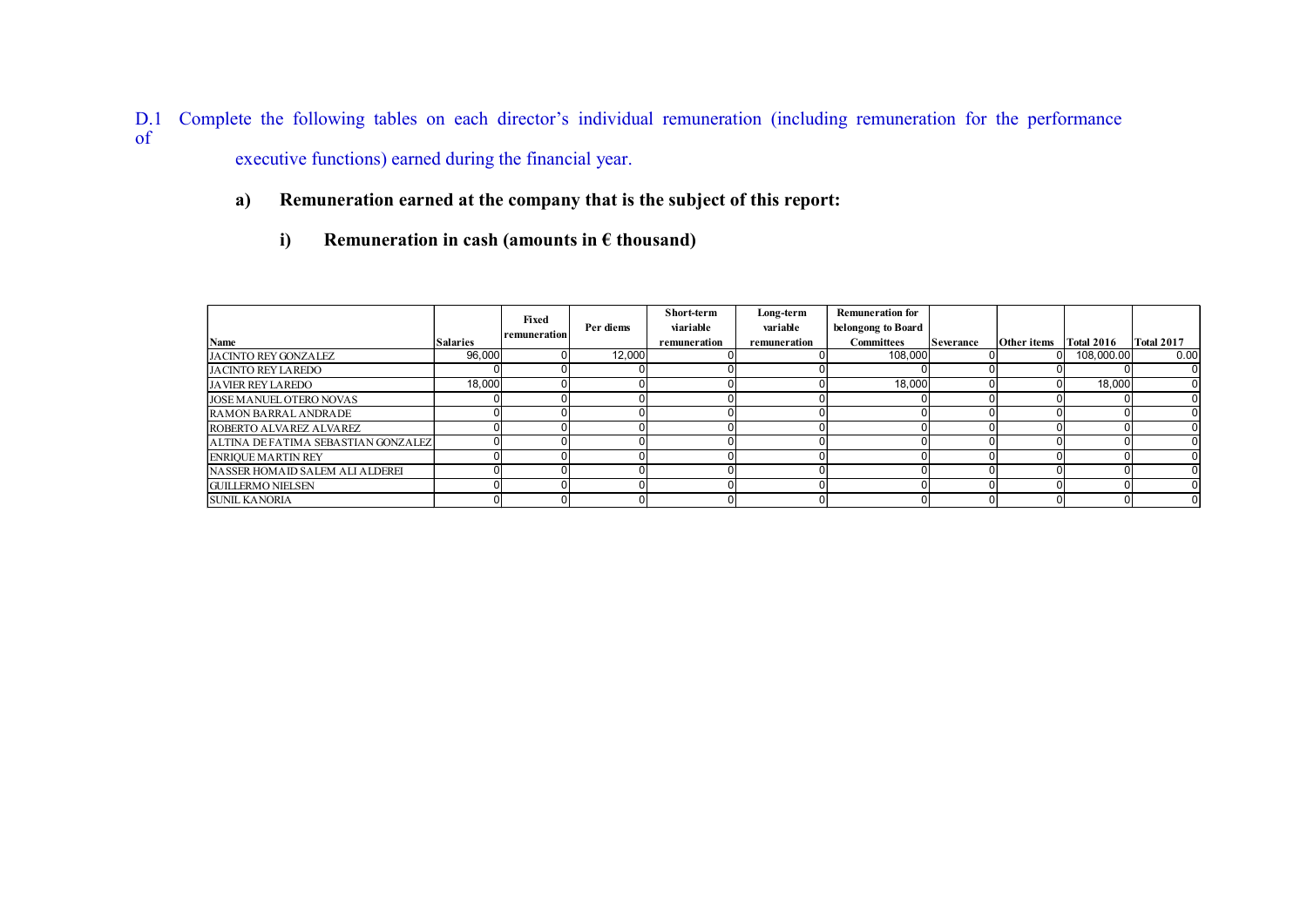- ii) Share-based remuneration systems<br>iii) Long-term saving systems
- Long-term saving systems

b) Remunerations accrued for Directors for belonging to other boards of other companies of the Group (amounts in  $\epsilon$ thousand):

i) Remuneration in cash (in  $\epsilon$  thousands)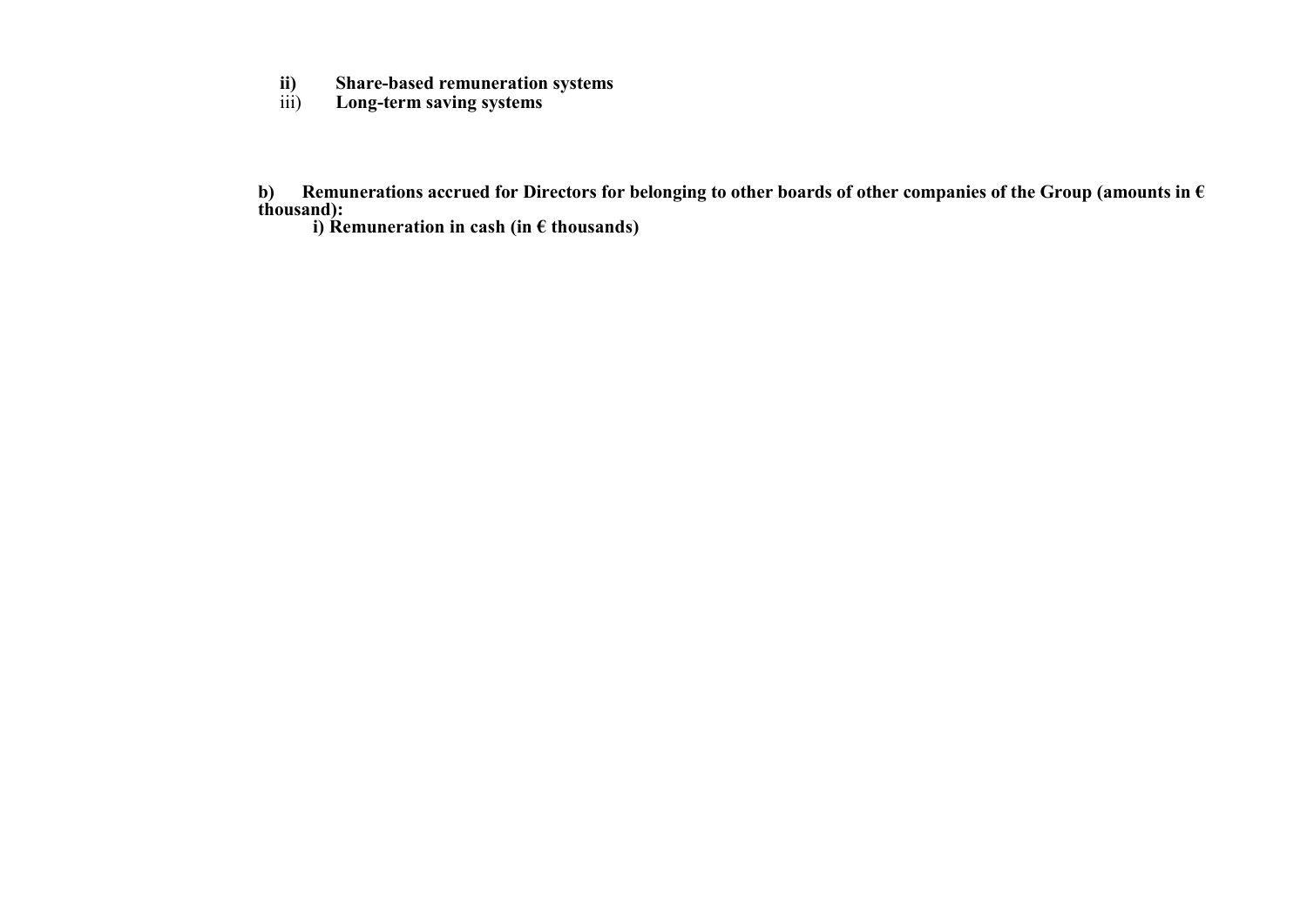# c) Summary of remuneration (amounts in  $\epsilon$  thousand):

| c)                                                                                                                                  |                            |                                       |                                          | Summary of remuneration (amounts in $\epsilon$ thousand): |                                   |                                    |                        |
|-------------------------------------------------------------------------------------------------------------------------------------|----------------------------|---------------------------------------|------------------------------------------|-----------------------------------------------------------|-----------------------------------|------------------------------------|------------------------|
| The summary must include the amounts relating to all remuneration items included in this report that<br>Director, in thousand euro. |                            |                                       |                                          |                                                           |                                   |                                    |                        |
| In the case of long-term saving systems, the contributions or allocations made to this type of system will                          |                            |                                       |                                          |                                                           |                                   |                                    |                        |
|                                                                                                                                     |                            |                                       |                                          | Remuneration earned at Group con                          |                                   |                                    |                        |
|                                                                                                                                     |                            |                                       | Remuneration earned at the Company       |                                                           |                                   |                                    |                        |
|                                                                                                                                     | Total cash<br>remuneration | <b>Amount of</b><br>shares<br>granted | Gross profit<br>from option<br>exercised | <b>Company</b> total<br>fiscal year 2016                  | <b>Total cash</b><br>remuneration | <b>Amount of shares</b><br>awarded | Gross<br>opti<br>exerc |
| Name                                                                                                                                |                            |                                       |                                          |                                                           |                                   |                                    |                        |
| JACINTO REY GONZALEZ                                                                                                                | 1,528,000                  | $\mathbf 0$                           | 0                                        | 1,528,000                                                 | 108,000                           |                                    | $\Omega$               |
| JACINTO REY LAREDO                                                                                                                  | 578,000                    | $\overline{0}$                        | $\Omega$                                 | 578,000                                                   |                                   | $\Omega$                           |                        |
| <b>JAVIER REY LAREDO</b>                                                                                                            | 301,350                    | $\mathbf{0}$                          | U                                        | 301,350                                                   | 18,000                            | $\Omega$                           |                        |
| ALTINA DE FATIMA SEBASTIAN GONZALEZ                                                                                                 | 39,000                     | $\mathbf 0$                           | 0                                        | 39,000                                                    | 0                                 |                                    | $\overline{0}$         |
|                                                                                                                                     | 48,000                     | o                                     | U                                        | 48,000                                                    | $\mathbf 0$                       | $\Omega$                           |                        |
| ROBERTO ALVAREZ ALVAREZ<br>RAMON BARRAL ANDRADE                                                                                     | 23,500                     | $\mathbf{0}$                          | <sup>0</sup>                             | 23,500                                                    | $\mathbf{0}$                      | $\Omega$                           |                        |
| JOSE MANUEL OTERO NOVAS                                                                                                             | 23,000                     | $\mathbf 0$                           |                                          | 23,000                                                    | $\mathbf 0$                       | $\Omega$                           |                        |
|                                                                                                                                     | 3,000                      | $\overline{0}$                        | 0                                        | 3,000                                                     | $\mathbf 0$                       |                                    | $\Omega$               |
| SUNIL KANORIA<br>GUILLERMO NIELSEN                                                                                                  | 93,000                     | ō                                     | $\Omega$                                 | 93,000                                                    | $\mathbf 0$                       | $\Omega$                           |                        |
| ENRIQUE MARTIN REY<br>NASSER HOMAID SALEM ALI ALDEREI                                                                               | 12,500<br>6,000            | $\mathbf 0$<br>$\overline{0}$         | $\Omega$<br>$\Omega$                     | 12,500<br>6,000                                           | $\mathbf{0}$<br>$\Omega$          | $\Omega$                           | $\overline{0}$         |
|                                                                                                                                     |                            |                                       |                                          |                                                           |                                   |                                    |                        |